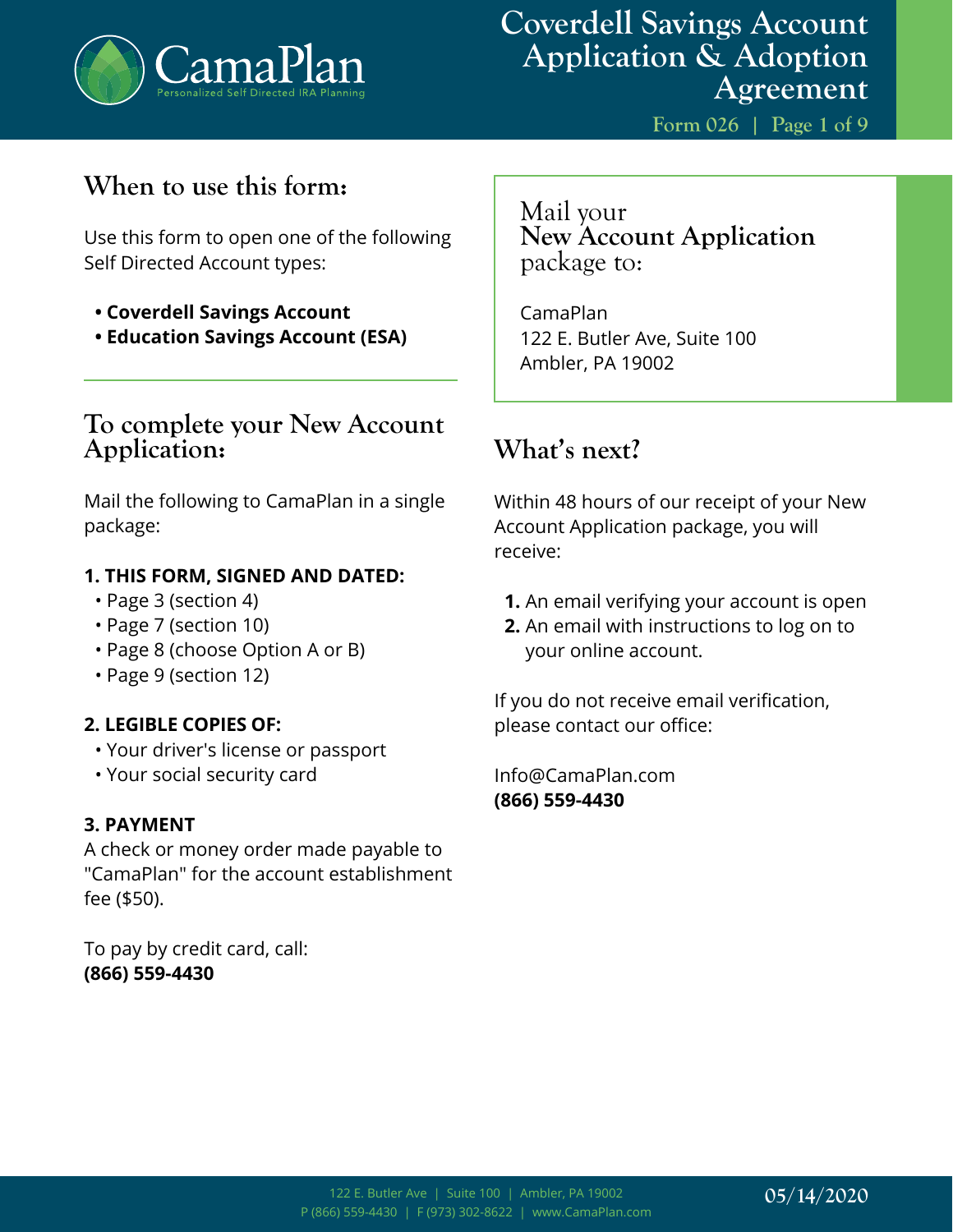

**Form 026 | Page 2 of 9**

# **1. Participant Details**

Legal Name (must match SSN card)

#### Address

(Note: Should match driver's license or passport address. If not, please provide supporting documentation (such as utility bill) with your current address as well as an explanation as to why it does not match. No PO boxes.)

| Street       |  |
|--------------|--|
| City         |  |
| <b>State</b> |  |
| <b>ZIP</b>   |  |

#### Mailing Address

(if different from physical address)

| Street       |  |
|--------------|--|
| City         |  |
| <b>State</b> |  |
| <b>ZIP</b>   |  |

#### Email Address

(Note: To receive timely account information and correspondence. Will also serve as verification for online access.)

| Driver's License/Passport Number |  |  |
|----------------------------------|--|--|
|                                  |  |  |
| State                            |  |  |
| <b>Issue Date</b>                |  |  |
| Exp. Date                        |  |  |
|                                  |  |  |

| Soc. Sec. No.         |      |        |
|-----------------------|------|--------|
| Date of Birth         |      |        |
| <b>Marital Status</b> |      |        |
| Gender                | Male | Female |
| Occupation            |      |        |
| Phone 1               |      |        |
| Phone 2               |      |        |

# **2. Account Type**

(Note: Please feel free to contact a CamaPlan account executive for specific guidance. Conduit IRAs are used to store assets until they are rolled into a new employer qualified plan.)

Depositor

Responsible Person

### **3. Beneficiary Designations**

(Note: These beneficiary designations take precedence over beneficiaries designated in your Will or Trust. Add a separate sheet to add more beneficiaries. The total percentages for PRIMARY and CONTINGENT beneficiaries should EACH total 100%.)

| Beneficiary 1 |  |            |
|---------------|--|------------|
| <b>SSN</b>    |  |            |
| Date of Birth |  |            |
| Relationship  |  |            |
| Share%        |  | PRIMARY    |
|               |  | CONTINGENT |

#### **05/14/2020**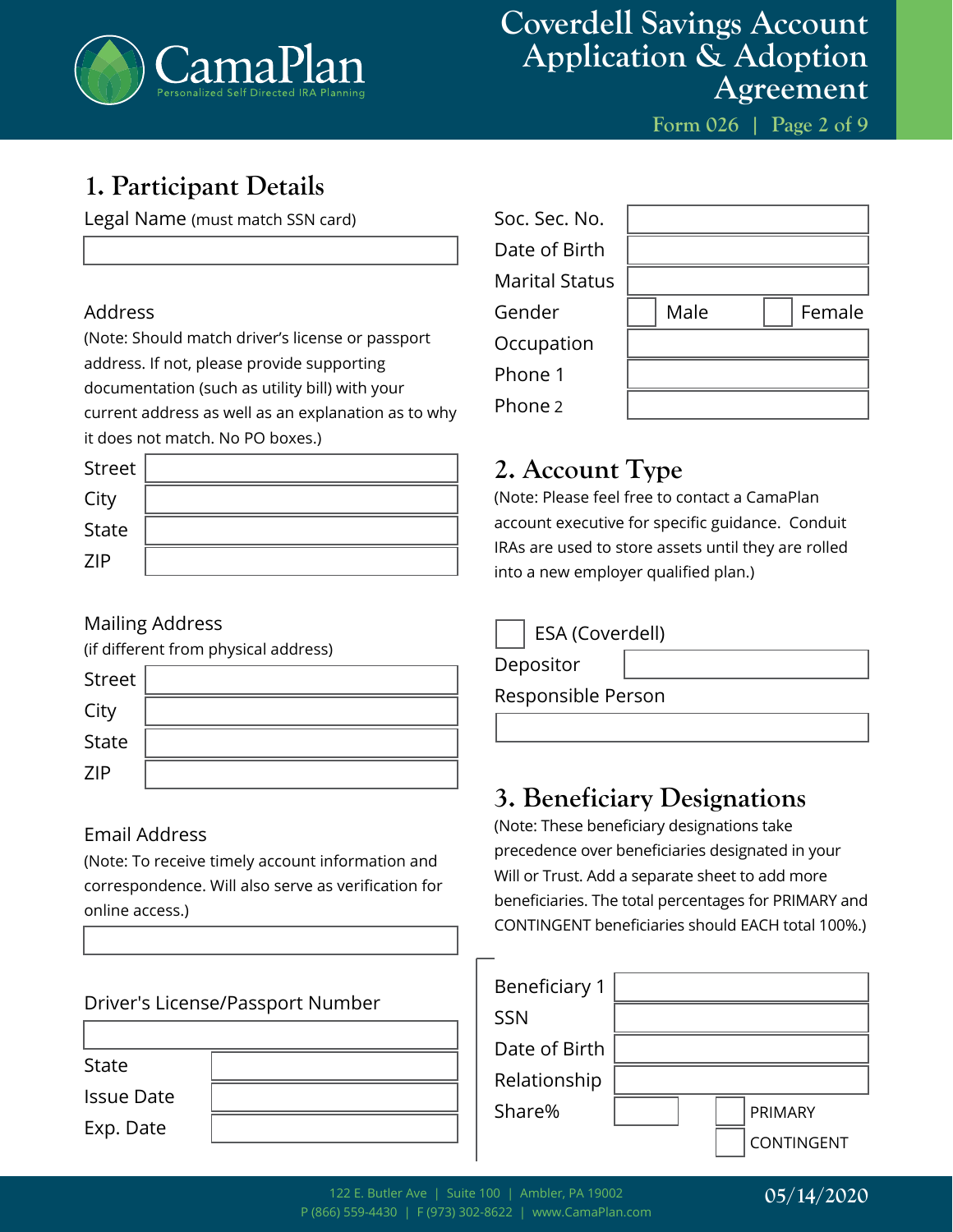

Beneficiates cont.

### **Coverdell Savings Account Application & Adoption Agreement**

**Form 026 | Page 3 of 9**

| DETIENCIALES CONIL.  |  |                |
|----------------------|--|----------------|
| Beneficiary 2        |  |                |
| <b>SSN</b>           |  |                |
| Date of Birth        |  |                |
| Relationship         |  |                |
| Share%               |  | <b>PRIMARY</b> |
|                      |  | CONTINGENT     |
| <b>Beneficiary 3</b> |  |                |
| <b>SSN</b>           |  |                |
| Date of Birth        |  |                |
| Relationship         |  |                |
| Share%               |  | PRIMARY        |
|                      |  | CONTINGENT     |
| Beneficiary 4        |  |                |
| <b>SSN</b>           |  |                |
| Date of Birth        |  |                |
| Relationship         |  |                |
| Share%               |  | <b>PRIMARY</b> |
|                      |  | CONTINGENT     |

In the event of my death, the balance in the account shall be paid to the primary beneficiaries who survive me in equal shares (or in the specified shares, if indicated). If the primary or contingent beneficiary box is not checked for a beneficiary, the beneficiary will be deemed a primary beneficiary. If none of the primary beneficiary(ies) survive me, the balance in the account shall be paid to the contingent beneficiary(ies) who survive me in equal shares (or in the specified shares, if indicated.

# **4. Consent of Spouse**

(Note: consent of the participant's spouse is required to effectively designate a beneficiary other than, or in addition to the participant's spouse. Your spouse must sign if he or she is not a 100% primary beneficiary in section 3.)

### **I consent to these Beneficiary Designations.**

Disclaimer for community and marital property states: The participant's spouse may have a property interest in the account and the right to dispose of the interest by will. Therefore, administrator and custodian disclaim any warranty as to the effectiveness of the participant's beneficiary designation or as to the ownership of the account after the death of the participant's spouse. For additional information, please consult your legal and/or tax advisor.

#### **Spouse's Signature**

**Date**

### **5. Interested Party Authorization (optional)**

(Note: We hold your account information confidential and do not share it without your written permission. This ONLY allows information to be provided to the named person. If you require someone to act on your behalf, you must provide an executed Power of Attorney form.)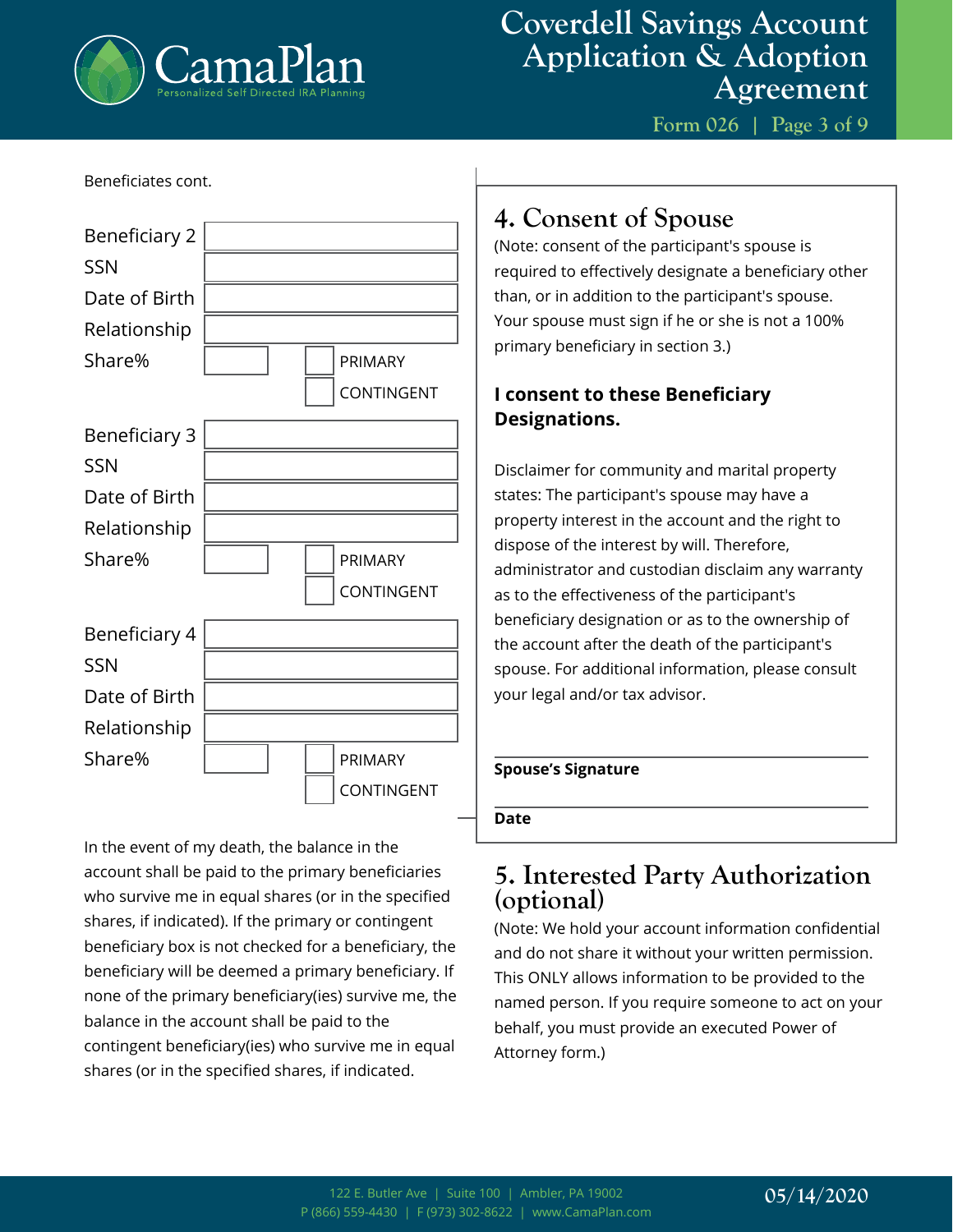

**Form 026 | Page 4 of 9**

| (Interested Party Authorization Cont.) |
|----------------------------------------|
|----------------------------------------|

I hereby authorize the administrator and custodian to provide the individual named herein access to information contained in my account. I understand that this authorization is for informational purposes only and that the named individual may not conduct transactions on my behalf. I understand that I may revoke this authorization by providing written notice to administrator at any time.

Interested Party Name

| <b>Street</b> |  |
|---------------|--|
| City          |  |
| <b>State</b>  |  |
| <b>ZIP</b>    |  |
| Email         |  |
| Relationship  |  |
| <b>DOB</b>    |  |
| Phone         |  |

# **6. Investment Information**

What asset class(es) are you interested in investing in?

(Check all that apply)

**Other** 

Real Estate

Notes/Mortgages Private Placements

Tax liens/tax deeds

Precious Metals

How do you plan on funding your account?

(Check all that apply)

- Contribution
- Transfer from another IRA
- Rollover from another IRA
- Direct Rollover from employer's plan
- Re-characterization

### How did you hear about us?

| CamaPlan Client       |
|-----------------------|
|                       |
| CamaPlan Event        |
|                       |
| <b>Asset Provider</b> |
|                       |
| Advisor               |
|                       |
| Internet/Advertising  |
|                       |
| Other                 |
|                       |

# **7. Privacy Policy Statement**

(Note: Please review what CamaPlan will and will not do with your personal information.)

CAMA Self-Directed IRA takes your privacy seriously. This privacy statement provides information about the personal information that CAMA collects, and the ways in which CAMA uses that personal information.

Collection of Personal Information. CAMA may collect and use the following kinds of personal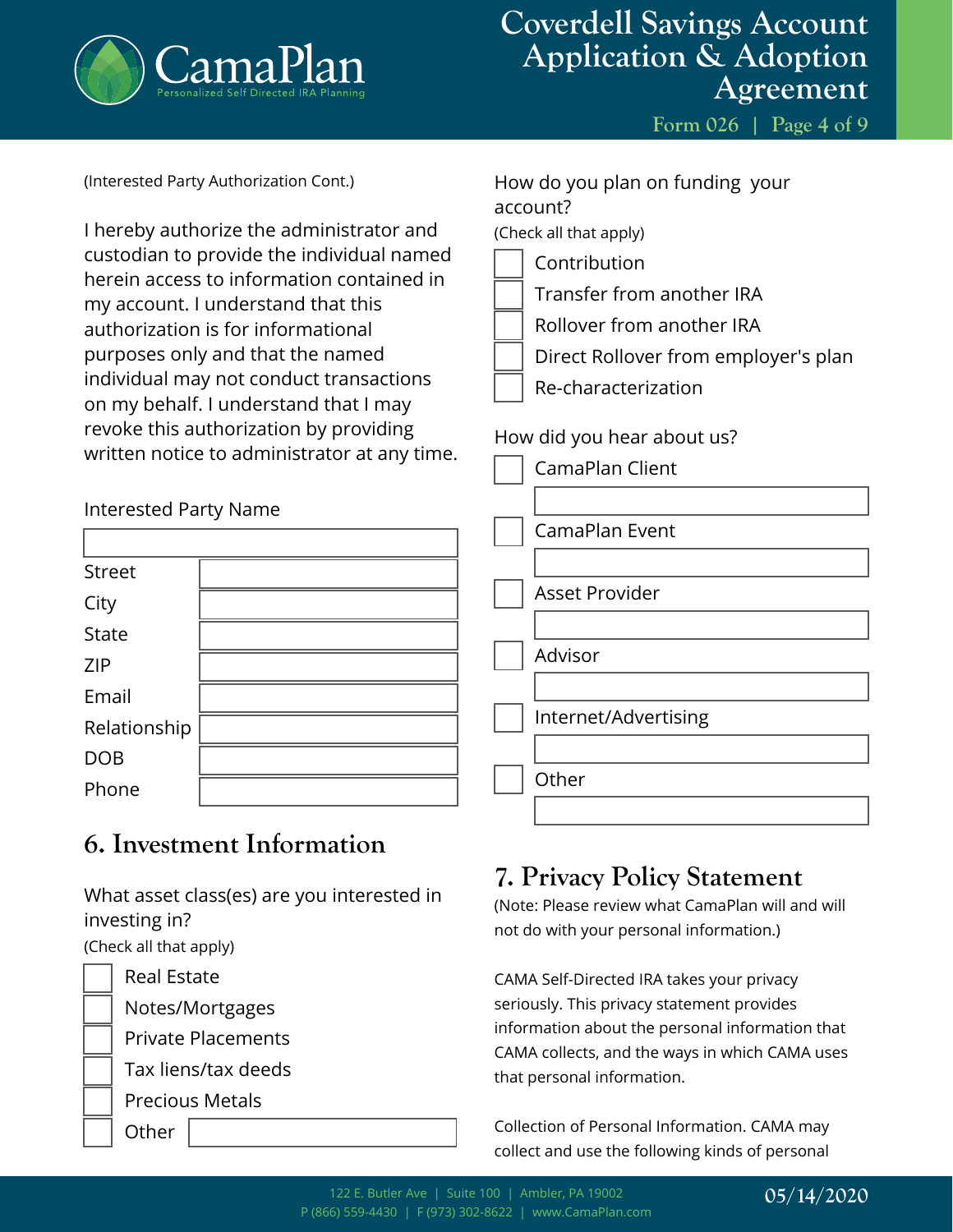

**Form 026 | Page 5 of 9**

information: information about your use of our website and forms; information that you provide for the purpose of applying for an account; information about transactions carried out utilizing our services; and any other information that you provide to CAMA.

Using Personal Information. CAMA may use your personal information to: open and administer your account; provide on-line access to your account; deliver products or services to you; send you statements and invoices; collect payments from you; and send you informative communications.

Where CAMA discloses your personal information to its principals, employees, agents, or sub-contractors for these purposes, the given principal, employee, agent, or sub contractor shall be obligated to use that personal information in accordance with the terms of this privacy statement and applicable law. In addition to the disclosures reasonably necessary for the purpose identified elsewhere above, CAMA may disclose your personal information to the extent that it is required to do so by law, in connection with any legal proceedings or prospective legal proceedings, and in order to establish, exercise, or defend its legal rights.

(Privacy Policy Statement Cont.)

Securing your Personal Information. CAMA will take commercially reasonable technical and organizational measures to prevent the loss, misuse, or alteration of your personal information you provide on its secure servers.

USA Patriot Act. To cooperate with the US Government's efforts to combat the funding of terrorism and money laundering activities, Federal Law requires all financial institution to obtain,

verify, and record information that identifies each person who opens an account. Accordingly, when you open an account with CAMA, we will request your name, address, date of birth, driver's license/passport, and other information that will enable us to identify you with reasonable certainty.

# **8. Arbitration & Venue**

The parties hereto agree that all claims and disputes of every type and nature between or among any or all of them, including but not limited to claims in contract, tort, common law or alleged statutory violations, shall be submitted to binding arbitration pursuant to all applicable rules of the American Arbitration Association. All proceedings will take place in Montgomery County, PA. Arbitration is final and binding on the parties. The parties hereto hereby waive their right to seek remedies in court, including the right to a jury trial. The parties signing below expressly waive any right they may have to institute or conduct litigation or arbitration in any other forum or location, or before any other body, whether individually, representatively or in any other capacity. In the event any party hereto commences an action to enforce or interpret any provision of this Agreement, the prevailing party therein shall recover from the non-prevailing party all costs and disbursements incurred therein, including reasonable attorneys' fees.

### **9. Appointment of Administrator & Custodian**

By execution of this Self-Directed IRA Application & Adoption Agreement, I, the Participant hereunder, hereby appoint CAMA Self- Directed IRA, LLC to act as Administrator ("Administrator") of my Custodial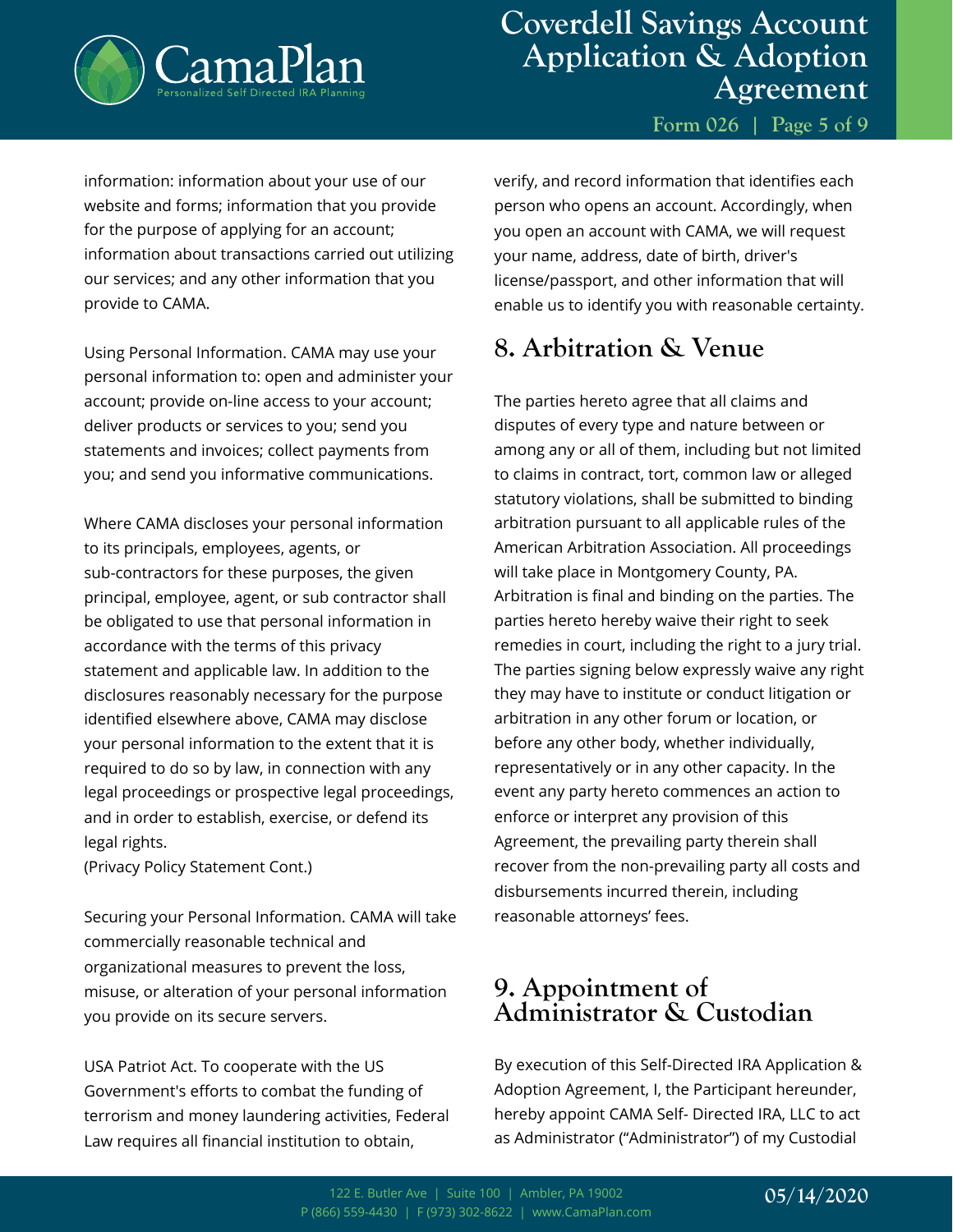

**Form 026 | Page 6 of 9**

account and I appoint Meridian Bank to act as Custodian for my account ("Custodian"). I understand and acknowledge that Administrator has entered into an administrative services agreement with Custodian under which Administrator is to provide administrative services for the Participant's Custodial account, and to properly fulfill its duties as Administrator. Under the administrative services agreement, all communication between the Participant and the Custodian shall be handled through Administrator. Administrator may elect to satisfy the requirement under Section 408(a) of the Internal Revenue Code to serve as custodian of Custodial accounts by forming an affiliated entity that is qualified to serve as custodian (the "trust entity"). Upon Administrator and/or it's trust entity satisfying the requirements to serve as custodian of my account, then I appoint such entity as custodian of my account without further notice or action on my part. Administrator intends to enter into a similar administrative services agreement with any such trust entity and so will continue to serve as administrator of my account. I acknowledge and agree that this Account Application & Adoption Agreement and the pertinent Form 5305 (Custodial Account Agreement and Disclosure Statement), together with the Fee Agreement and Schedule of Charges and any other written instructions, in form and substance acceptable to Administrator and the Custodian, (all such documents being incorporated herein by this reference) collectively comprise my entire agreement and govern all aspects of my relationship with the Custodian, Administrator, and/or the contemplated trust entity. I acknowledge and agree that Administrator is independent of the Custodian and not empowered or authorized to obligate or bind the Custodian, and vice versa. Additionally, nothing in this

Agreement shall be construed to render Administrator or the trust entity an employee, partner, agent of, or joint venturer with the Custodian. The Custodian shall not be responsible or liable under any circumstances for any representations or statements made by Administrator or the trust entity and neither Administrator nor the contemplated trust entity shall be responsible or liable under any circumstances for any representation or statement made by the Custodian. Neither Administrator nor the Custodian is a trustee, mortgage broker, asset manager, investment advisor or loan servicing agent with respect to me or my account and neither shall have any discretionary power, authority or control with respect to the acquisition, management, investment, or disposition of my account or its assets. Neither the Custodian nor Administrator is a fiduciary hereunder with respect to my account or any investment in it.

### **10. Acknowledgements & Agreement to Terms**

(Note: Please review, sign, and date once you have read and filled out the entire Application and Adoption Agreement form.) By signing below, I hereby acknowledge having been advised by Administrator to seek the advice of independent legal, tax and/or investment counsel prior to executing this Agreement. I further acknowledge that neither Administrator nor Custodian named herein offer legal, tax or investment advice with respect to the subject matter hereof and it is incumbent upon me to obtain such advice from qualified third parties. I understand and agree that I have the sole responsibility for the investment of the assets held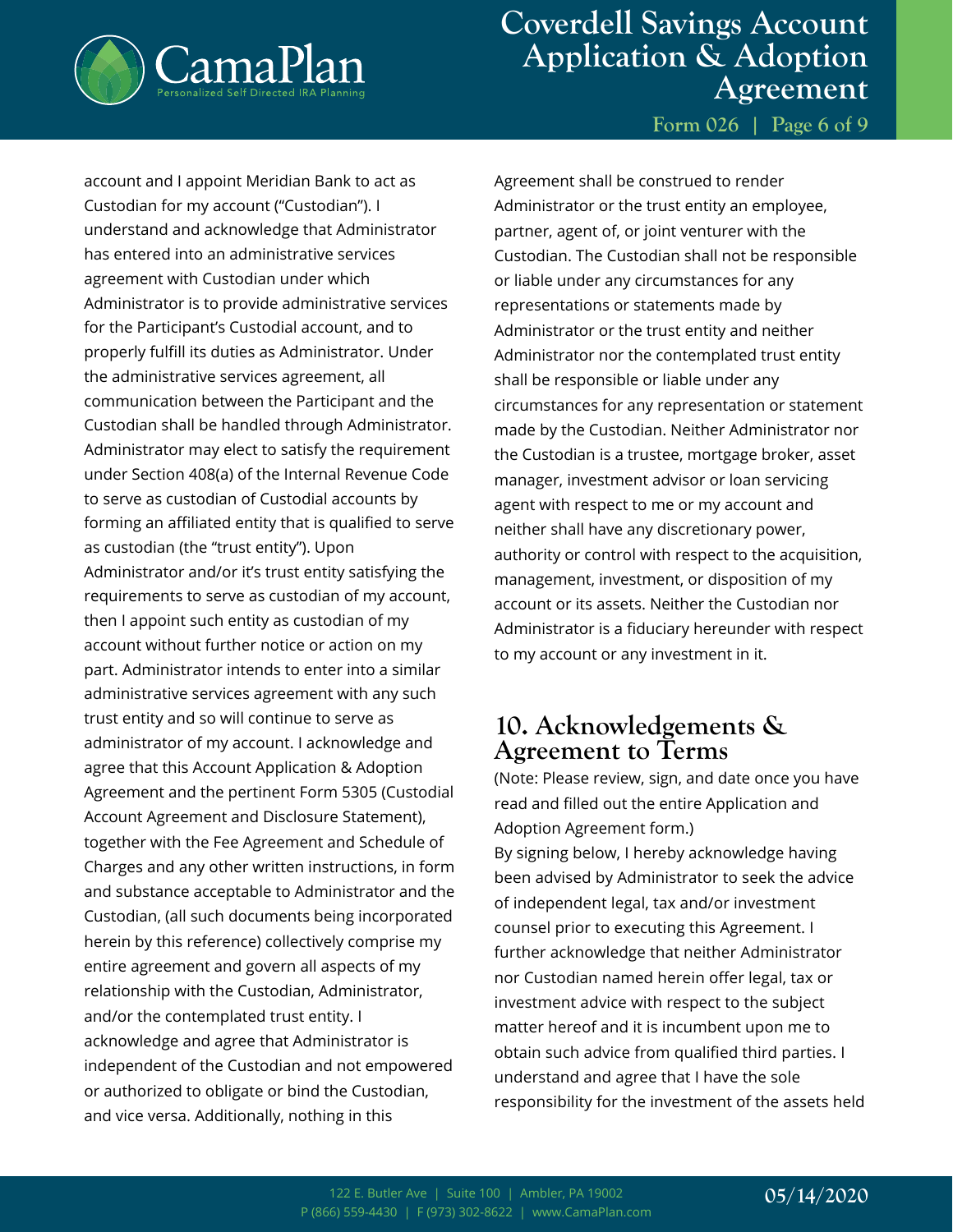

**Form 026 | Page 7 of 9**

within the account established hereunder and that Administrator and/or Custodian have no responsibility under this Agreement, or otherwise, than to follow my appropriate written instructions (upon forms supplied by them), to administer my account, to maintain accurate records of account activity that I direct, and to only provide annually tax forms 5498 and/or 1099, as appropriate, during the pendency of this Agreement. I acknowledge my obligation to provide and agree to provide Administrator an annual independent third party appraisal of the fair market value of each "alternative" asset held in the account established hereunder on or before January 15th of each year following the establishment of this account. I further understand and acknowledge that Administrator reserves the right to halt all activity on my account unless and until such valuation is produced to the reasonable satisfaction of Administrator, and that I will be assessed a late charge in the event of my failure to timely do so. I understand and acknowledge that it is my responsibility to determine whether any activity undertaken within the account established hereunder may constitute a Prohibited Transaction pursuant to IRC §4975 and/or may give rise to any tax consequences (e.g.– Unrelated Business Taxable Income, etc.). I hereby agree to release, indemnify and hold Administrator and Custodian harmless from and against any and all liability that may arise of any nature whatsoever as a result of Administrator and/or Custodian carrying-out the directives I provide them hereunder throughout the pendency of this Agreement. Under penalty of perjury, I certify that the information contained herein is correct. I hereby agree to participate in the Custodial Account offered by Administrator and Custodian. I acknowledge receipt of a copy of the plan

document under which this Custodial Account is established, a copy of this Adoption Agreement, and a copy of the Disclosure Statement with respect to this Custodial Account. I direct that all benefits upon my death be paid as indicated above. In the event that this is a rollover contribution, the undersigned hereby irrevocably elects, pursuant to the requirements of Section 1.402(a)(5)-1T of the IRS regulations, to treat this contribution as a rollover contribution. If I named a beneficiary which is a Trust, I understand I must provide certain information concerning such Trust to the Administrator or Custodian.

#### **Participant's Signature**

#### **Date**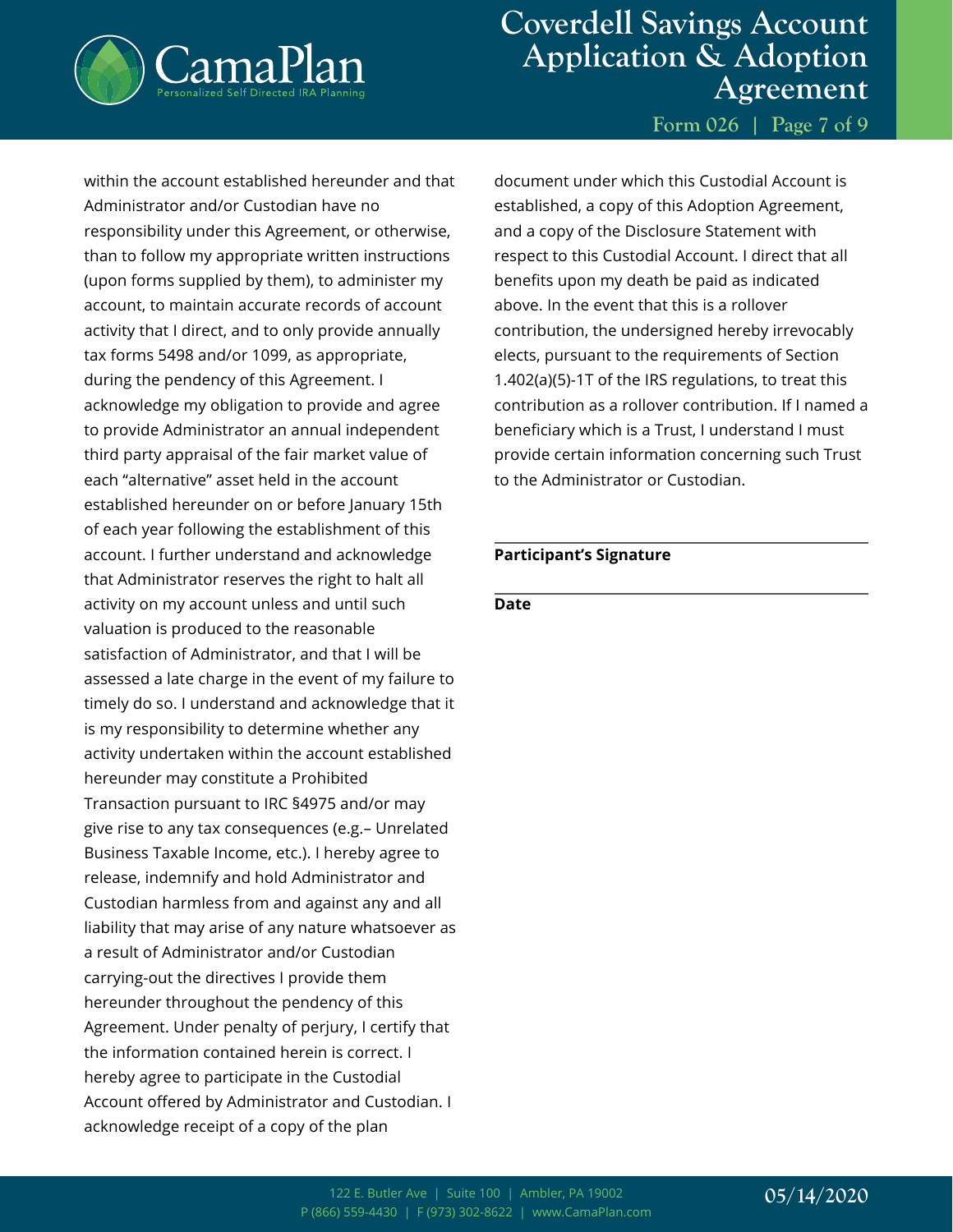

**Form 026 | Page 8 of 9**

### **11. Fee Agreement**

(Note: Credit card transactions will be assessed at 3.5% service charge.)

Minimum cash balance requirement, depending on your fee basis, two calendar years of annual fees must be kept in the account. (for example: the asset based annual is \$275 per asset, so that a minimum of \$550 balance for an account with only one asset.)

### **Annual Record-Keeping/ Maintenance Fee Option**

(Note: Your annual record-keeping/maintenance fee is calculated based on Option A or Option B. Please select a fee basis by checking one of the options below. Fee selection can be changed up to 6 times a year. No annual fee for "Cash Only" accounts maintaining a minimum of \$4,000.00. If a "Cash Only" account is less than\$4,000.00, a \$50.00 annual fee will be charged.)

#### **Option A - Number of Assets**

For accounts with one or few assets. Fee of \$275 assessed annually for each asset in account. Thereafter pro-rated annual fees are assessed at time of any subsequent acquisition and then annually thereafter in January.

**Example:** A private placement and a real estate property held in an account are considered 2 assets. Each asset is charged \$275 annually, therefore  $$275 \times 2 = $550$  annual fee.

#### **Option B - Account Value**

For accounts with many assets and/or low balances. Fee is calculated on highest value of account during annual term. Minimum annual fee: \$150.00. Maximum annual fee: \$1,850.00.

| <b>Account Value:</b>  | Multiply by: |
|------------------------|--------------|
| \$0 to \$20,000        | 0.0085       |
| \$20,001 to \$80,000   | 0.0065       |
| \$80,001 to \$180,000  | 0.0055       |
| \$180,001 to \$300,000 | 0.0045       |
| \$300,001 to \$500,000 | 0.0035       |
| \$500,001 and up       | 0.0030       |

**Example:** Account value is \$60,000. x 0.0065 = \$390 annual fee

#### **Account Set Up Fee: \$50 Annual Plan Document Fee: \$300**

Plan document fee is not required for outsourced plans. Charged at time account is established. Checks or money orders can be made payable to "CamaPlan". To pay with a credit card, please call our office: **(866) 559-4430**

#### **Transaction Fees**

| \$150.00                                         |  |  |
|--------------------------------------------------|--|--|
| (purchases, sales, exchanges, transfer of asset) |  |  |
| \$95.00                                          |  |  |
| (purchases, sales, exchanges, transfer of asset) |  |  |
| \$10/\$30                                        |  |  |
| \$95.00                                          |  |  |
| \$5.00                                           |  |  |
| \$10.00                                          |  |  |
| \$40.00                                          |  |  |
|                                                  |  |  |
| \$75.00                                          |  |  |
| \$150.00                                         |  |  |
|                                                  |  |  |

#### **Special Handling Fees**

| \$50.00  |
|----------|
| \$50.00  |
| \$30.00  |
| \$30.00  |
| \$150.00 |
| \$10.00  |
| \$30.00  |
|          |
| \$15.00  |
|          |
| \$10.00  |
| \$25.00  |
|          |

#### **Processing Fees**

| Obtain TIN/EIN for IRA/401K                      | \$99.00       |
|--------------------------------------------------|---------------|
| (Third Party CPA)                                |               |
| Direct Registration of Stocks (Per Stock)        | \$50.00       |
| Account Termination                              | \$150.00      |
| (Includes Transfer Out)                          |               |
| Incomplete Documents                             | \$100.00/Hour |
| (Includes: Investments, deposits, expenses,      |               |
| dictributions special sensices research conving) |               |

distributions, special services, research, copying)